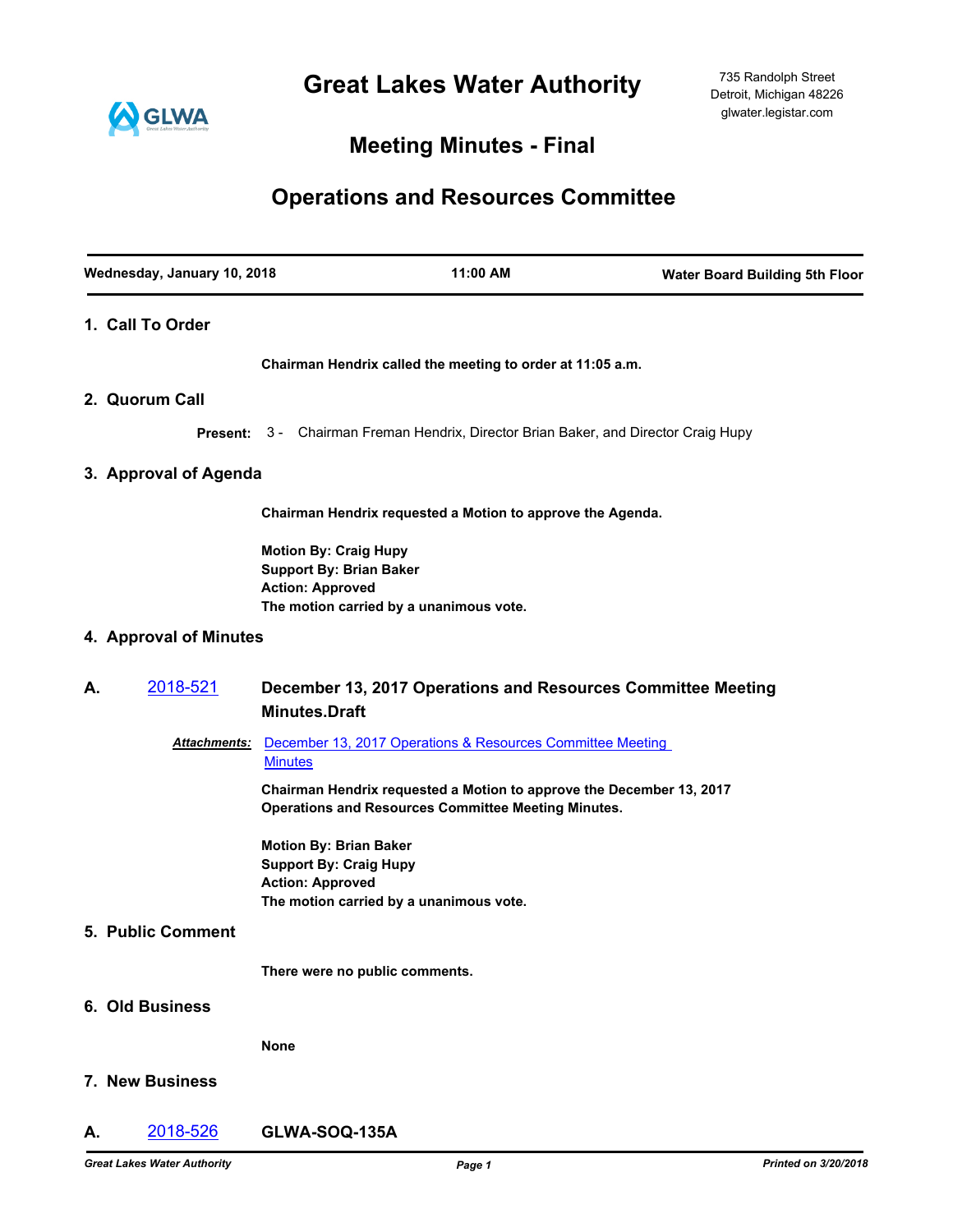### **Security Infrastructure Improvements**

*Indexes:* Security and Integrity

Attachments: Approval Checklist Form 10FEB16 NBs edits [Task Evaluation for GLWA-SOQ-135A](http://glwater.legistar.com/gateway.aspx?M=F&ID=5789af61-8fee-4cd6-ac96-6bc40b0290a0.xlsx)

> **Motion By: Craig Hupy Support By: Brian Baker Action: Recommended for Approval to the Board of Directors Agenda of January 24, 2018 The motion carried by a unanimous vote.**

**Director Baker made a Motion to add subject to review in Executive Session of the project and additional clarification on the budgeted funding for the project.**

### **B.** [2018-536](http://glwater.legistar.com/gateway.aspx?m=l&id=/matter.aspx?key=1826) **GLWA-CON-212**

### **Lake Huron Water Treatment Plant Mechanical Improvements**

*Indexes:* Water Operations

### Attachments: **[GLWA-CON-212 Bid Tab](http://glwater.legistar.com/gateway.aspx?M=F&ID=13dc0fcf-a2ca-4c5b-a1d2-9d8cb2eb2075.pdf)**

[GLWA-CON-212 Approval Checklist Form](http://glwater.legistar.com/gateway.aspx?M=F&ID=6bb1a022-89c7-4438-afc5-ba8d87c5bc70.docx)

**Motion By: Brian Baker Support By: Craig Hupy Action: Recommended for Approval to the Board of Directors Agenda of January 24, 2018 The motion carried by a unanimous vote.**

**Director Baker motioned to recommend approval to the Board of Directors, subject to the CFO's review.**

**C.** [2018-535](http://glwater.legistar.com/gateway.aspx?m=l&id=/matter.aspx?key=1825) **GLWA-CON-219 Debris Removal, Disposal, Cleaning and Flowmeter Services in Influent Conduit at Baby Creek CSO Facility**

*Indexes:* Wastewater Operations

Attachments: [Copy of GLWA-CON-219 RFB Evaluation Form - Final](http://glwater.legistar.com/gateway.aspx?M=F&ID=15b46141-dd4e-43d0-b959-cbcfdd0c8e34.xlsx)

[GLWA-CON-219 Approval Checklist Form Final](http://glwater.legistar.com/gateway.aspx?M=F&ID=8f33dfdc-c27f-407d-8e7b-63b41063741b.docx) [GLWA-CON-219 Vendor Response Final](http://glwater.legistar.com/gateway.aspx?M=F&ID=4e338ae3-74b2-4ef5-bad3-4db6efa70e97.docx)

**Motion By: Craig Hupy Support By: Brian Baker Action: Recommended for Approval to the Board of Directors Agenda of January 24, 2018 The motion carried by a unanimous vote.**

**D.** [2018-541](http://glwater.legistar.com/gateway.aspx?m=l&id=/matter.aspx?key=1831) **GLWA-CON-223 Facilities Maintenance Services**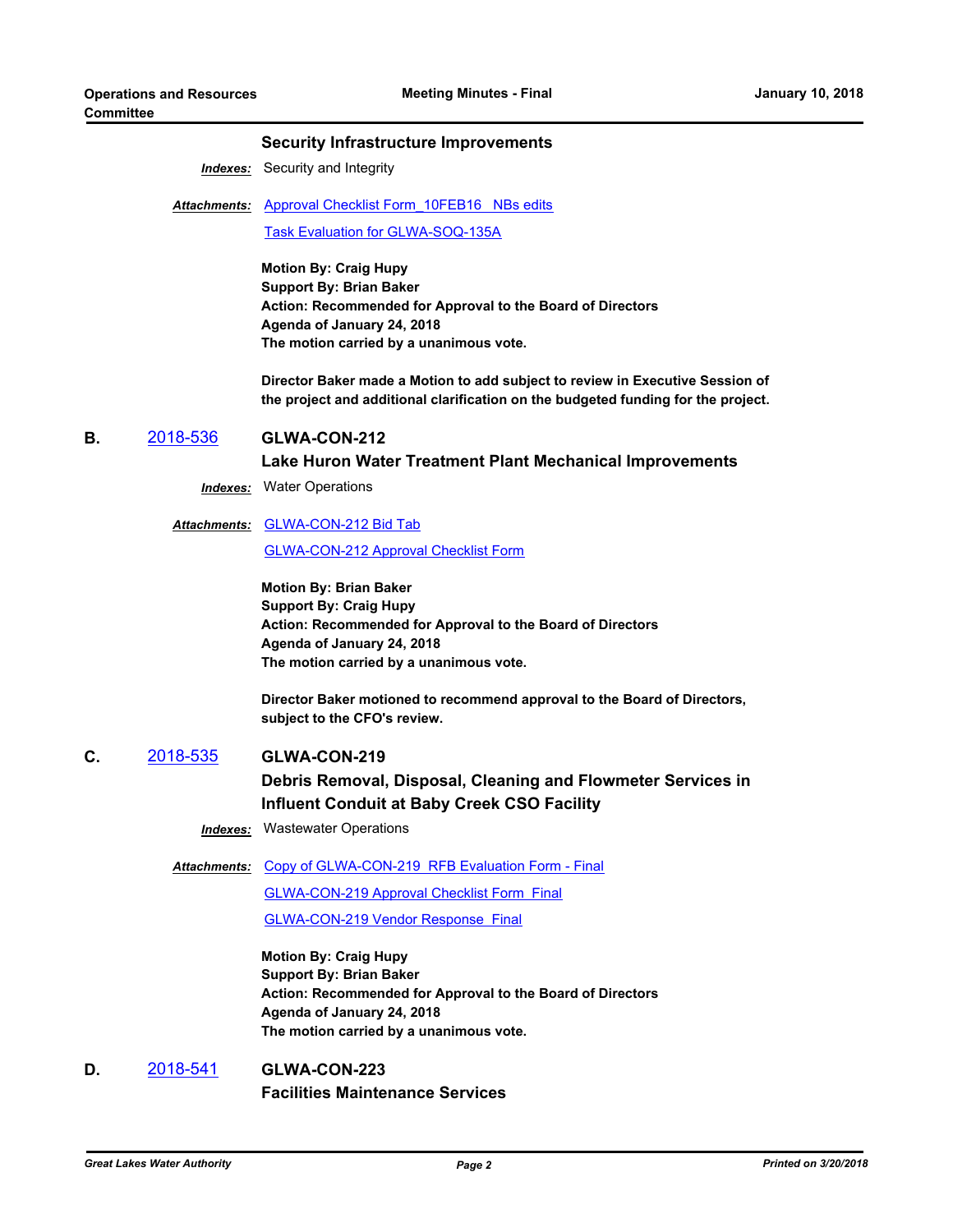### *Indexes:* Wastewater Operations

## Attachments: **[GLWA-CS-223 Bid Tab](http://glwater.legistar.com/gateway.aspx?M=F&ID=2c28dd30-1e12-4084-81d3-daad8a3413fb.pdf)**

[GLWA-CON-223 Approval Checklist Form](http://glwater.legistar.com/gateway.aspx?M=F&ID=7551be93-7e49-4fae-8904-6e65f61552e0.docx)

**Motion By: Brian Baker Support By: Craig Hupy Action: Recommended for Approval to the Board of Directors Agenda of January 24, 2018 The motion carried by a unanimous vote.**

**Director Baker motioned to recommend approval to the Board of Directors, subject to inclusion in the staffing plan.**

### **E.** [2018-542](http://glwater.legistar.com/gateway.aspx?m=l&id=/matter.aspx?key=1832) **GLWA-CON-250 Pumping Station No. 1 Rack and Grit and MPI 1 and Jefferson Sampling Stations Improvements**

*Indexes:* Wastewater Operations

### *Attachments:* [GLWA-CON-250 Approval Checklist Form](http://glwater.legistar.com/gateway.aspx?M=F&ID=13231afd-d1ea-4356-8483-ec863518c49b.docx)

**Motion By: Brian Baker Support By: Craig Hupy Action: Recommended for Approval to the Board of Directors Agenda of January 24, 2018 The motion carried by a unanimous vote.**

### **8. Reports**

**None**

### **9. Look Ahead**

**The next Operations and Resources Committee Meeting is scheduled for Wednesday, February 14, 2018, at 11:00 a.m.**

### **10. Information**

**None**

### **11. Other Matters**

**William M. Wolfson, Chief Administrative and Compliance Officer (CACO), stated that a bid appeal has been received on GLWA-695C, which is an RFP for valve exercising, and he is working on the response to the appeal.**

### **12. Adjournment**

**Chairman Hendrix requested a Motion to Adjourn.**